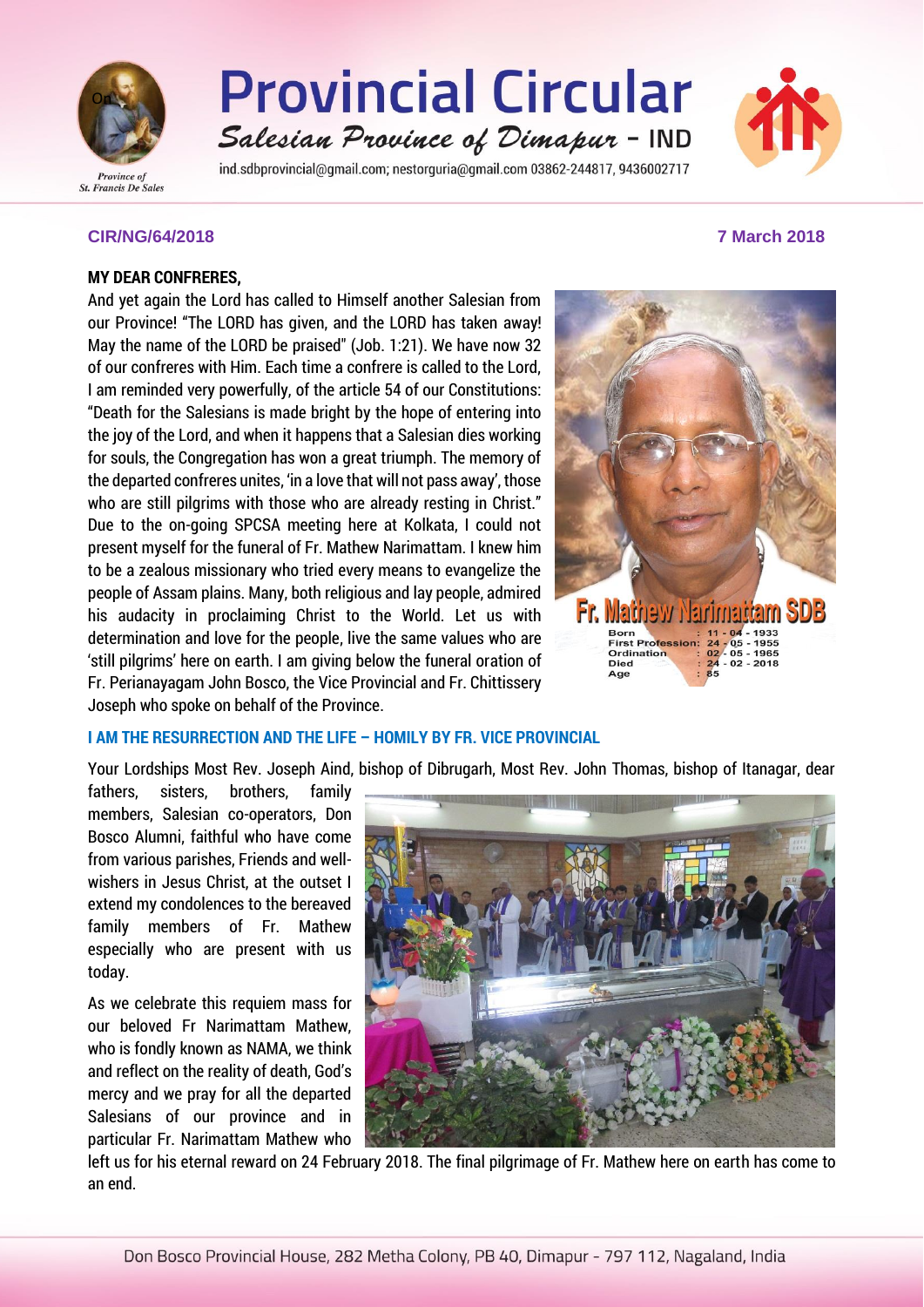Dear brothers and sisters, we have gathered today around the mortal remains of Fr. Narimattam Mathew not so much to talk about him but rather to pray for him. We know that prayer is powerful and we believe that we can help the departed by praying for them. The best gift we can now give to Fr. Mathew is to pray for him.

Friends, we are indeed saddened by the fact that God has visited our province once more this year through the death of our beloved Fr. Mathew. It is a known fact that death is a separation of body and soul which is something that human beings do not want to look into or think about. But our Christian faith tells us that faith is all about life and not death. Thus we are made not for death but for life, not to have temporary life, but to live permanently with God. This is what makes us to understand what St. Paul would say, 'we are believing in the living God'. Despite the sadness of death, there is also the promise of future glory. We are made to live with God, to share his glory and divinity. Because of this we believe with all our hearts and mind, death is only a temporary parting. In the preface for the Mass for the dead the church prays: "Indeed for your faithful Lord, life is changed, not ended, and when this earthly dwelling turns to dust, an eternal dwelling is made ready for them in heaven."

Fr. Mathew was born in the family of Mathan Narimattam and Mary Narimattam on 9 April 1933 at **Urulikunnam**, in the diocese of Palai, Kerala. After completing his novitiate in Yercaud, Tamil Nadu, he did his philosophical studies in Sonada, West Bengal and later he made his perpetual profession at Mawlai, Shillong on 20 May 1961.



His theological studies were done at Sacred Heart College Tirupattur, Tamil Nadu. He was ordained a Salesian priest on 2nd May 1965.

When we are faced with the reality of death, especially someone close to us, there are lot of questions but we do not find easy or correct answers or explanations to all our questions regarding Death. Looking at the life of Fr. Narimattam Mathew we could say that he has been an educator and an evangelizer all through his life. As a pastor and educator he has ministered to the people in the following places:

From **1965 to 1969** as an Assistant Parish Priest at Dhekiajuli, From **1969 to 1975** he was the parish priest of Dibrugarh Cathedral From **1975 to 1980** he was the parish priest and Rector of Doom Dooma From **1980 to 1986** he was the Rector of Don Bosco School Dibrugarh From **1986 to 1989** he was fully dedicated to the Assamese Apostolate From **1989 to 1992** he was the Assistant parish priest of Margherita From **1992 to 1995** he was the Parish Priest and Rector of Doom Dooma for the 2nd time From **1995 to 2005** he was the Headmaster and In-charge of Don Bosco, Dergaon From **2005 to 2007** he was in-charge of Evening School at Dibrugarh From **2007 to 2011** he was Asst. PP, Vice Rector and the administrator of DB Harmutty From **2011 to 2016** he was the counsellor and teacher in DBHSS Itanagar For a short while he was shifted to DB Doimukh as an Assistant parish priest Due to his ill health on **5 August 2016** he was transferred to DBHSS Dimapur.

Out of the 53 years of Salesian Priesthood, for 29 years, he dedicated himself catering to the spiritual needs of the people who were entrusted to his care in various parishes especially in Assam. His profound love for the people made him learn the languages and customs of the people of Assam, write and translate many books, compose songs and hymns in their languages.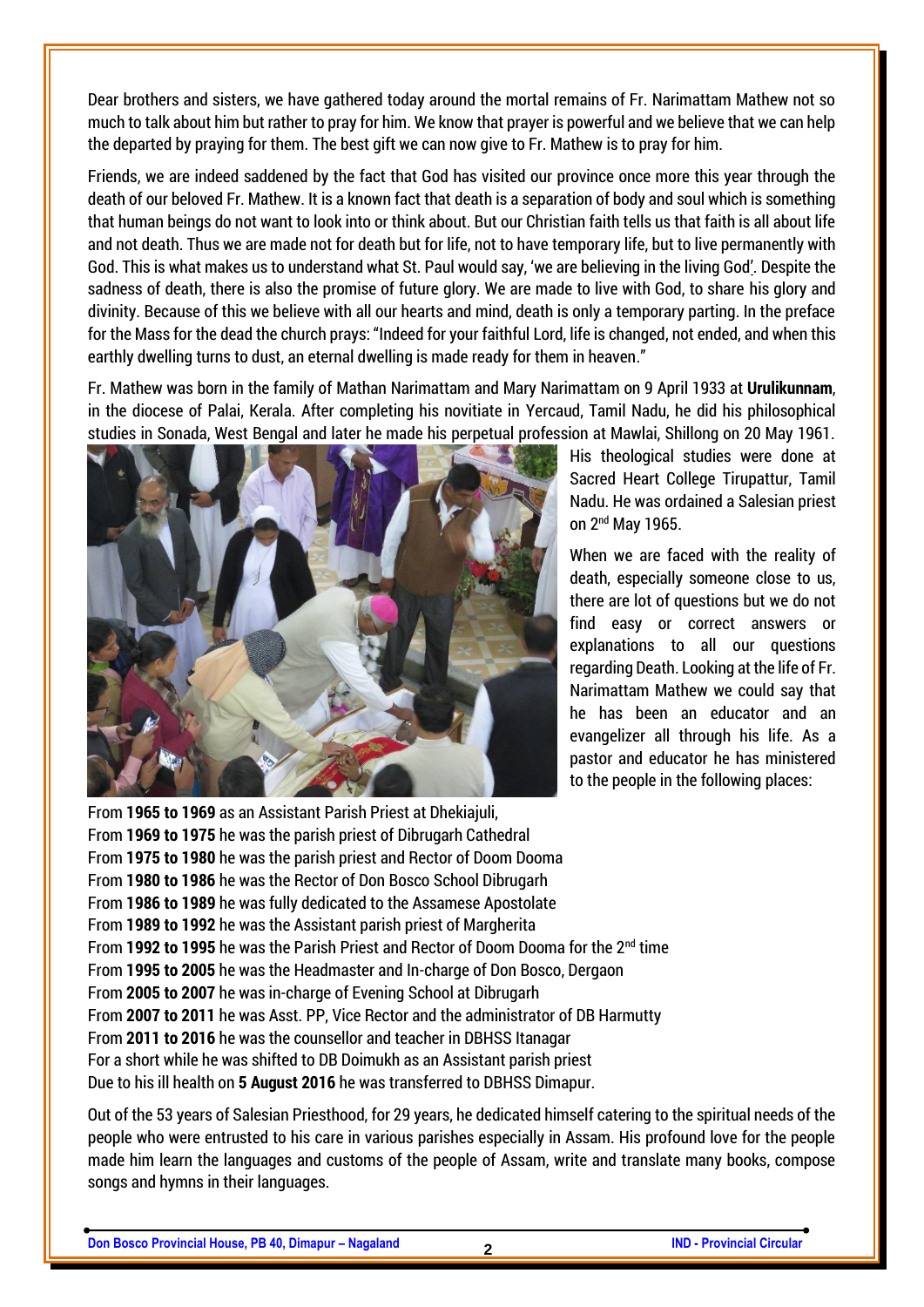As an educator he has been in the school ministry nearly for 24 years. Thousands of people have benefitted from his pastoral and educative ministry. Certainly through his instrumentality they all received abundant blessings of God. His earthly life of 85 years was a long life of faithful service to the Lord with full of resilience and kindness. The priestly ministry of every priest brings him closer to the people. As a pastor, Fr. Mathew must have assisted many people - administering sacraments of baptism, anointing of the sick and sacrament of reconciliation. He has also accompanied men and women in their final moments of physical weakness and then into death. As he accompanied many in their life journey to the Promised Land, today we are here to accompany him in his spiritual journey to eternity.

The raising of Lazarus in today's gospel is the last of Jesus' miracles. This is found only in the Gospel of John and not in the synoptic gospels. It is also the clearest sign of who he is—the Son of God, the Promised Messiah, the Savior of the world.

Jesus raised Lazarus from the dead physically in his body. He had been dead for four days. Jesus had previously raised the daughter of Jairus (Luke 8:41- 42,49-56) and the son of the widow of Nain (Luke 7:11-17) and in the Old Testament Elijah and Elisha raised people from the dead (1 Kings 17:17-24; 2 Kings 4:17-37). But nowhere is there an instance of someone being raised from the dead after four days. This is the crowning miracle of Jesus' ministry. In fact, in John's Gospel it becomes the main reason leading to Jesus' death. (John 11:45-53) If Jesus can restore a body that had been in the tomb for four



days and had begun to decompose he can certainly mend the brokenness and wounds of our lives. Jesus said to Martha, "I am the resurrection and the life, whoever believes in me, even if he dies will live, and everyone who lives and believes in me will never die. Do you believe this?" (John 11:25-26)

Jesus asks the same question to us also, do you believe that I am the resurrection and the life? Do you believe that I can mend all the brokenness and wounds of your life? Do you believe that I not only offer you resurrection in the future but also the fullness of life now in the present?"

Finally, on behalf of Rev. Fr. Nestor Guria, the provincial and the Salesian Province of Dimapur, I would like to thank our beloved bishops: Bishop John Thomas of Itanagar and Bishop Joseph Aind, for their loving concern shown by undertaking strenuous journey to be present for the funeral mass and to pray for the repose of the soul of Fr. Mathew. We thank all the priests (Priests from various dioceses), religious and laity who are present today for their valuable prayers. I also take this occasion to thank all the confreres from our houses, representatives from various religious communities, brothers, sisters, relatives, near and dear ones of Fr. Mathew (Mr. Chako, Mrs.Marykutty, Jose, Suresh and Sr. Deepa Nirmala).

A big thank you to the community of Don Bosco – Dimapur (Fr. Rector and the community members) for the wonderful manner they looked after him for one and half years, and the personal care shown to Fr. Mathew during his illness. We are grateful to them in a special way for making all the arrangements when he was admitted in the zion hospital, and also after his death. We can never forget their generous and brotherly care shown to Fr. Mathew. Thank you dear fathers.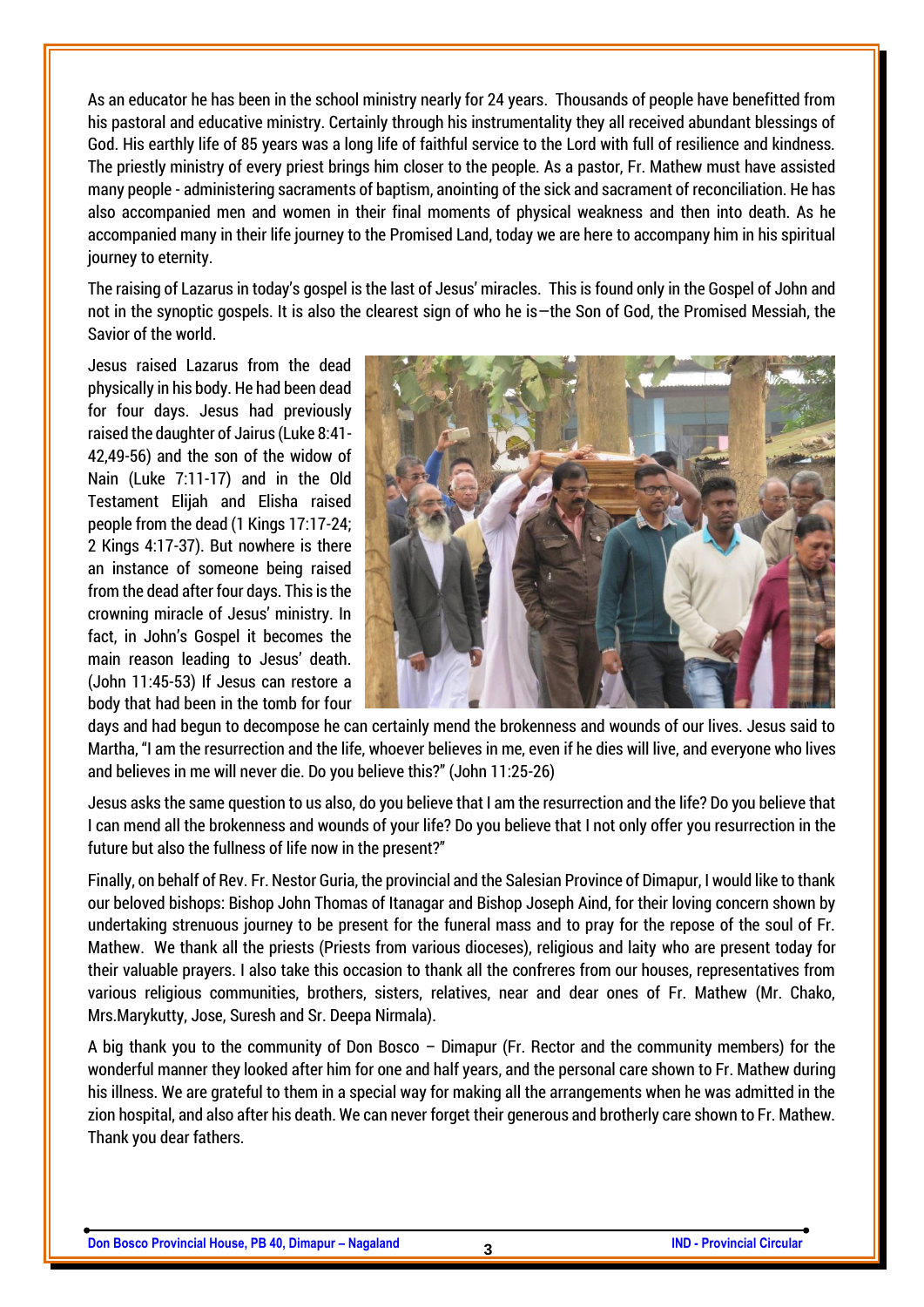We are also grateful to the sisters of Holy Redeemer hospital for looking after Fr. Mathew during his illness, and the Doctors and nurses of Zion hospital for their special attention shown during his illness. We gratefully acknowledge the Salesian College community members for all the arrangements made for today's funeral mass.

Let us continue our Lenten journey, may Our Lord Jesus Christ, 'who is the resurrection and the Life' bless each one of us and take us up to heaven when our earthly journey is complete.

# **THE PUREST AND KIND-HEARTED PERSON – THE FUNERAL MESSAGE FROM FR. CHITTISSERY JOSEPH, REPRESENTING THE CONFRERES OF THE PROVINCE OF DIMAPUR**

In our province there are 8 confreres over 80. It was 9 with Fr. Narimattam. If we look at each of them, we can see that they were pioneers in the Lord's vineyard of the North East.

A pioneer will have certain traits like:

- 1. Learning a language
- 2. Starting a centre
- 3. Trying out new evangelization methods
- 4. Evangelizing through literature
- 5. Entering into the culture of a people

Fr Mathew had these traits. He mastered the Assamese language. He carried out pioneering works in the Dhekiajuli parish in Assam. He saw to the growth of a new Salesian presence in Dergaon from its very inception for 10 years.

He inculturated himself into the ethos of the Assamese people; in fact his autobiography is entitled *'He made Assam his home".*

He wrote a catechism book. He wrote on the culture of the people: *My People* was on his work with the Adhivasis of Assam; *Valley in Blossom* was on the Assamese people. He taught people how to meditate and compiled a book of various methods of prayer. He entered into the feelings and minds of the people by visiting their homes and their centres of culture.



He has taught the faith, preached the gospel, baptised, heard confessions and reconciled souls with God in the sacrament of confession, fed souls with the Eucharistic food, blessed marriages, toured the villages and run schools.

His zeal and hard work were noticed by the superiors and as a young priest he was sent to Dhekiajuli parish as assistant and then to Dibrugarh cathedral parish as parish priest. In Doom Dooma he enhanced the catholic presence by getting land around the parish to settle the Catholics and called it *Maria Basti*.

He had the courage to try out new ways

of reaching the hearts of the people. In Jorhat his idea of starting an ashram was supported by his close friend and batch-mate, archbishop Thomas Menamparampil; in Dibrugarh he took to a simple style of transportation - by cycle, to visit homes and maximise contact with people and impart to them *'hanti, puhor, and jivon* - he gave it the name *hapuji* .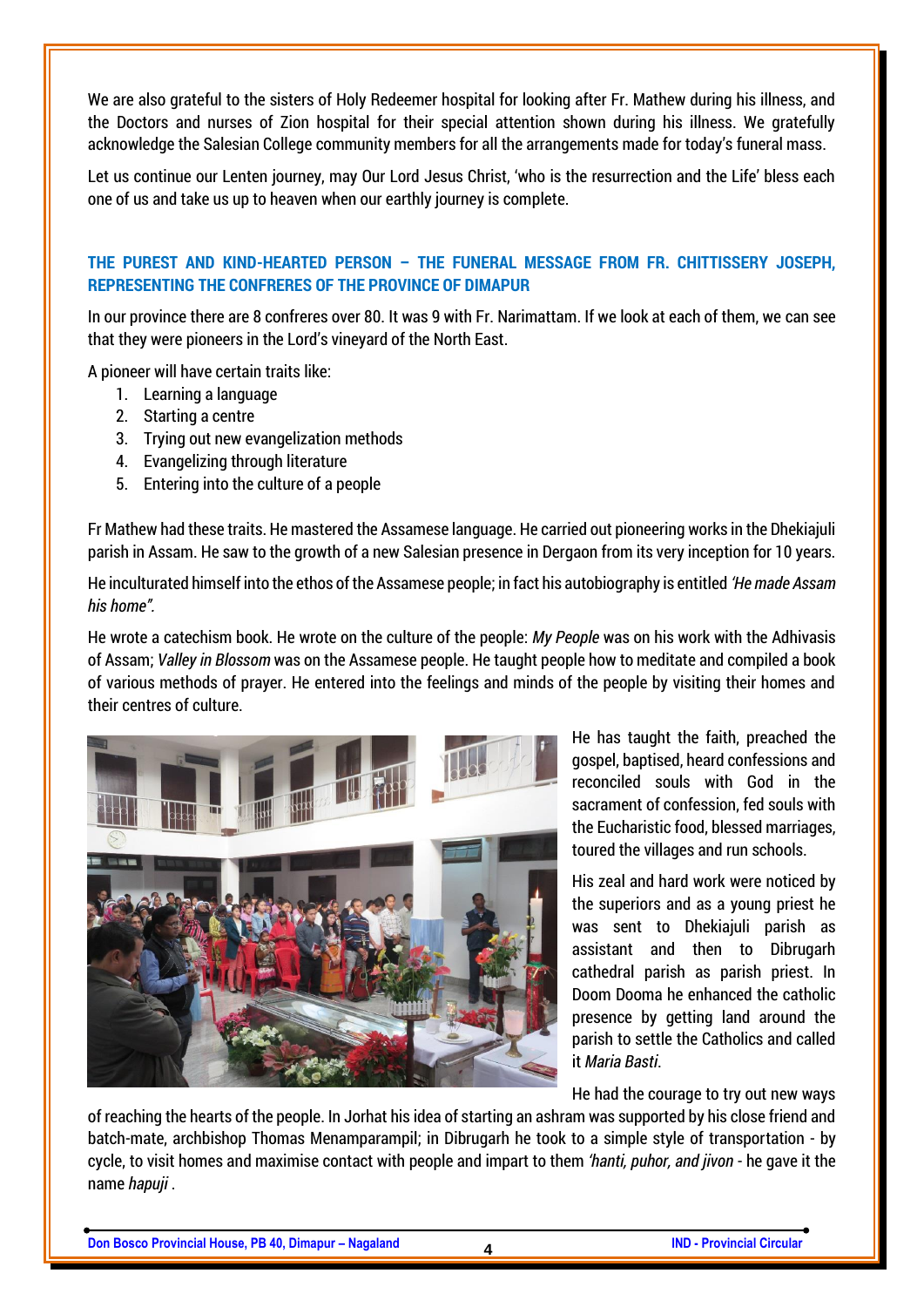My personal acquaintance with him was in Jorhat, Dergaon and Dimapur.

At Jorhat I met him in his ashram where he displayed all his books and cassettes and other Assamese culture based books and articles. There he reached out to the local Assamese people.

It was at Dergaon, I lived with him for a year and saw first-hand his influence over the parents, students and teachers. When I succeeded him as the headmaster, I found I had been gifted with a wonderful school; I had a happy and memorable experience there, primarily due to the solid ground work done by Fr Mathew: the land was all walled up. There was no land dispute to worry about. I found the teaching and non-teaching staff very cooperative, in fact it was like a family - all because of the care and attention Fr Mathew gave to them individually.

One of the teachers writes: *his concern and love made me what I am today.* 

Another writes; *he was the one who moulded me to be a teacher. He was a guru and father who always encouraged me to be positive.* 

Yet another writes: *he taught me the power of prayer. He is an excellent guide.* 

I found that the students there were the easiest to teach, as they had been given a spiritual orientation and they were disciplined. They liked to pray. They were very respectful, and touchingly affectionate. He composed the school anthem that the students sing even today.

One student writes about Fr Mathew: *You were like a second parent to us in our childhood. You nurtured and helped us in every aspect of our life, be it studies, sports, debates and other extra- curricular activities. Your guidance had a profound impact on whatever I am today.*

Another student wrote: *it is heart-breaking to know that Fr Mathew is no more. His death shocked the entire Dergaon town, and especially his students and the teachers of Don Bosco School. Fr Mathew was one of the purest and kindhearted persons I have met in my early years. He made us take the first steps of our academic life. He guided us to be confident enough to conquer the world.* 

Another student wrote: *Fr Mathew is the person who laid the foundation of not only Don Bosco high school Dergaon, but also laid the foundation of the future of hundreds of kids. It was more than a privilege for me and for many others to have had our early education under the shadow of this great man.*

The parents had a great admiration for Fr Mathew. It was well seen when in December of 2004, he was given the farewell at his transfer to Dibrugarh. Well placed parents and leaders of the Assamese community were not

abashed to display their tearful emotions and lavishly express their gratitude to him for bringing the gift of the Don Bosco School to their community. In fact several of them accompanied him all the way to Dibrugarh.

Fr Mathew had a spiritual bent in all his ways. He loved squatting and meditating for long time. He easily spoke of God and prayer. He was affectionate in receiving people and extending hospitality to them.

In Dimapur I found him rather quiet. Perhaps he had been missing Assam. It



had been the first time in his life that he found himself out of his beloved Assam and placed in Nagaland. Yet there were moments of mirth and laughter. He even sang an Assamese song at a confrere's birthday.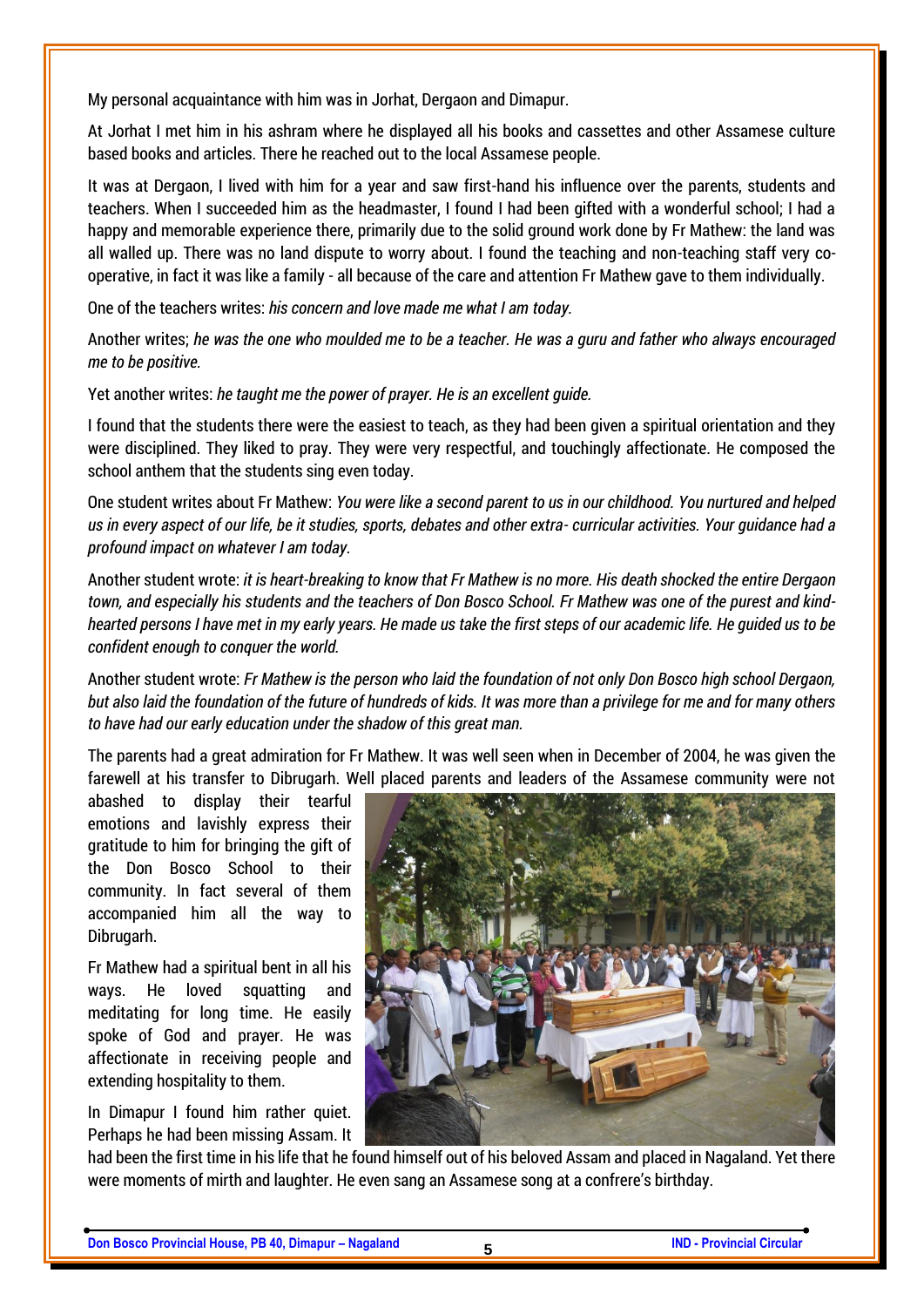It is our human limitation that our vision of reality and especially of people is often narrow and often also biased. But the Good Lord sees things in its entirety, and no tear shed, no smile bestowed, no kind word uttered, no pains suffered uncomplainingly, no discomfort patiently put up with, no surge of love felt in the heart for Him, is ever overlooked or forgotten. We can be sure that the Lord will forgive the failings of Fr Mathew, and bless him abundantly for his long life of dedication to Him. We can rightly hope that the Good Lord will tell his dear servant, *"Well done good and faithful servant, enter into the joy of your Master."*

We shall keep on praying for Fr Mathew Narimattam, always recalling the good done through him while he was among us.

Adieu Fr Mathew, till we meet at Jesus' feet!

# **INFORMATION and UPDATES**

**Ordination to Diaconate:** Three of our clerics **Cl. GONMEI Namridinang Henry**, **Cl. RANGLA John Jaitheireng** and **Cl.THAIMEI Meidunlung Johny** will be ordained deacons at Vyasapardi on 18 March 2018. Let us remember them in our prayers as they prepare to take up a new ministry in the Church and the congregation.

**Congratulatons:** To **Sr. Rani George CCV**, who has been appointed as the Provincial of Carmelite Sisters of Charity, "Shradhaseri".

**Meeting:** Fr. Nebu Mathew, the Provincial Economer and Bro. Sunny, the Director of AIDA, will participate in the International Convention for Representatives of Development Offices in Nairobi, Kenya, from 23 April to 28 April, 2018.

#### **REMINDERS**

This is yet another reminder to the leaders of the communities and administrators to send the **Annual Budget** for the financial year 2018-2019 to the Provincial Economer by 15 March 2018.

Please send your **Annual Plan** of each house to the Provincial Secretary by 14 March 2018.

Kindly send your **Lenten Contribution** to the Rector Major through the Economer by mid April 2018.

Those applying for renewal of Religious Profession must submit their **applications** to the Provincial through one's Rector on a day fixed by him. The rectors are requested to send the applications along with the result of the house council's voting on the prescribed format to the Provincial Office by 12 April 2018.

As informed earlier the scheduled **meeting of Principals and Headmasters** at DBPH has been postponed. Those who have not yet returned the filled **bio-data form** kindly send it at the earliest to the Province Secretary. **The Camporee** in the province will be organised from 12 to 15 April 2018 at Don Bosco Hr. Sec. School, Dimapur.

# **LIVING IN OUR MEMORY –March**

| <b>Date</b> |       | <b>Name</b>          | <b>Place</b>   | Year | Aae | <b>Anniversary</b> |
|-------------|-------|----------------------|----------------|------|-----|--------------------|
| 08          | March | Fr. BIANCHI Peter    | Imphal         | 2008 | 86  | 10 <sup>th</sup>   |
| 14          | March | Fr. MUKALA George    | <b>Dimapur</b> | 2017 | 85  | 1 st               |
| -15         | March | Fr. NEDUMALAL Scaria | Imphal         | 2012 |     | <b>Ath</b>         |

# **CONDOLENCES**

To Fr. Provincial and confreres of Guwahati Province at the death of **Fr. Joseph Pazhekadavan SDB**, 86 who died in a car accident on 7 February 2018.

To Fr. KS Joseph at the death of **Mr. Chacko KS**, 77, the elder brother of father, who passed away on 12 February 2018. He is the maternal uncle of Fr. Xavier Mattam SDB and paternal uncle of Fr. Roy Mathew SDB.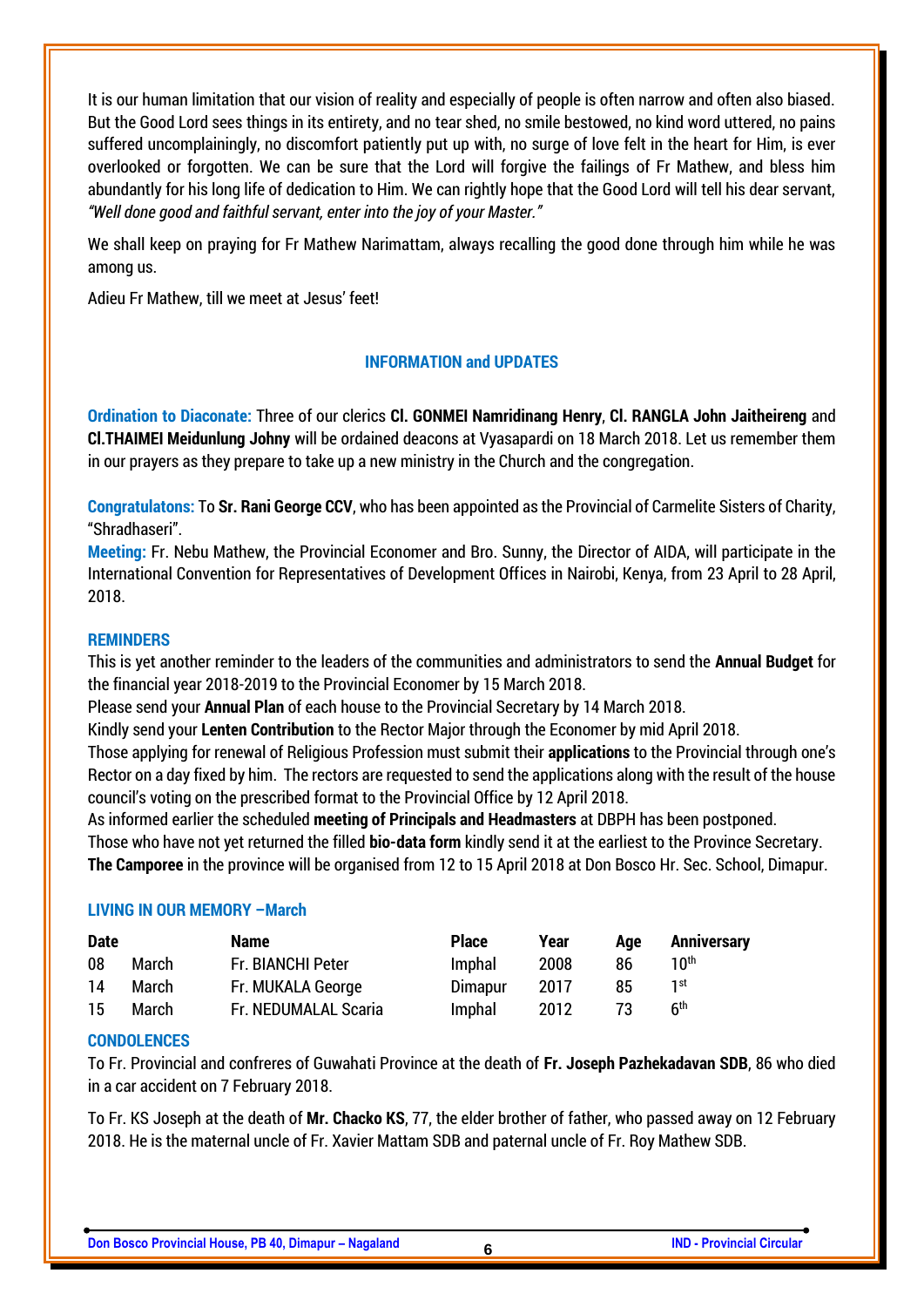To Fr. Provincial and confreres of Guwahati Province at the death of **Fr. Anthony Marak (Abong) SDB**, 50 who died on 12 February 2018.

To Fr. Jeremias SDB, at the death of his father, **Mr. Theophil (Deben) Mosahary**, 82, who passed away on 27 February 2018.

Let us remember these departed ones in our prayers that the Good Lord may take them to their eternal reward soon and grant them beatific vision for which they longed for while they lived here on earth.

#### **Conclusion**

We are in the month of St. Joseph. Don Bosco had a special devotion to St. Joseph. We shall never know for certain why Don Bosco included St. Joseph among the patrons of the Congregation. We do know that he started 'St. Joseph's Sodality' in his oratories, in every church he built he had an altar dedicated to St. Joseph. So we can conclude that he loved St. Joseph and wanted his followers to do likewise. Don Bosco presented St. Joseph as a model and protector for the artisans and young workers. Let us cultivate this filial devotion to St. Joseph and spread devotion to St. Joseph in all our settings. The feast day of St. Joseph was celebrated in a fitting manner in his oratory. Don Bosco used to tell his boys and confreres: "I want all of you to put yourselves under St. Joseph's protection: if you pray earnestly to him, he will obtain any spiritual or temporal favour you need."

Wish you all a very happy feast of St. Joseph on 19 of this month.

Yours affectionately in Don Bosco,

Mesto

**Fr. Nestor Guria, SDB**  *(Provincial)*